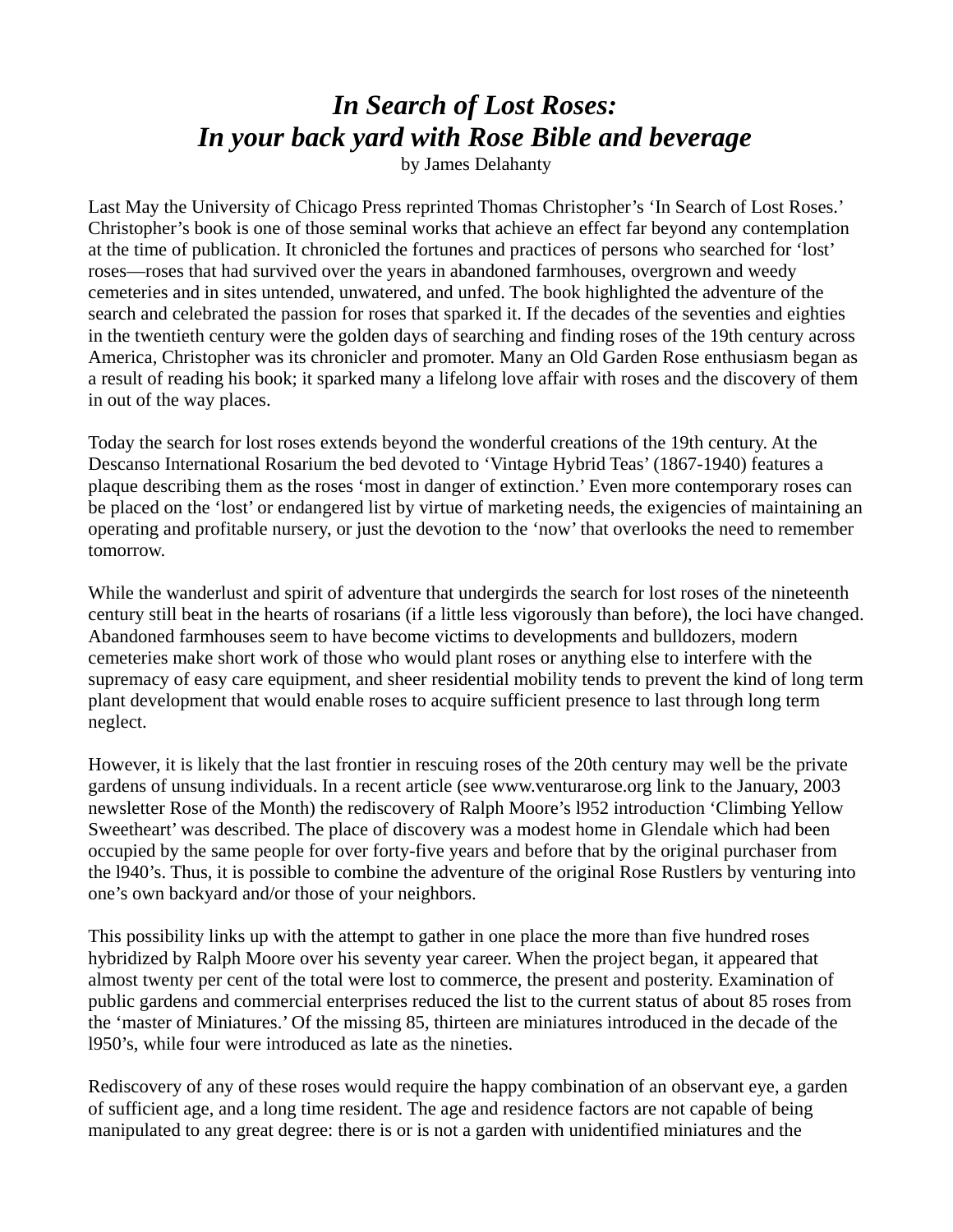residents have or have not shovel pruned with vicious regularity. The observant eye, however, is another matter.

Many of the missing Moore miniatures of the fifties were distinctive in that they were small, even for miniatures by modern standards, being no more than a foot in height. 'Cutie,' for example, grew only ten inches. A l952 introduction, it had a pointed bud, flowers of clear pink with a white base and only 15 petals. The foliage was small and glossy. The outstanding feature, however, was that the pointed petals seemed to form a perfect star. One commentator in the 'Proof of the Pudding' section of the l954 American Rose Annual argued that the rose should be in every miniature collection if only for its startling 'novelty value.' Other observers noted this characteristic over the next five years. While the rose apparently did not excite much admiration for its exhibition qualities, as a garden rose it seemed to bloom well in such disparate places as El Paso, Illinois and Northern New Jersey.

'Pink Joy,' a l953 introduction, grew up to one foot in height. The flowers were a deep pink, double, with around 30 petals extending only one inch in diameter. Uncharacteristically for a miniature, there was a sweet violet fragrance. The l966 American Rose Annual noted that the plant had good disease resistance, freely bloomed, and that the flower shaded to a 'slight salmon tint' as it opened. On the other hand, 'Lemon Drop' and 'Snowflakes,' both l954 introductions, grew to only six inches maximum in height. What distinguished 'Lemon Drop,' aside from the light yellow color and plant size, was the presence of a great number of prickles; 'Snowflakes grew half a foot high with white double flowers.

To indicate the fragility of the modern rose shelf life, you might consider that of the four missing Moore roses of the l990's, two ('Billy Boy' and 'Tag-a-long') disappeared from commerce only five years ago and the other two ('Isles of Roses' and 'Pretty Penny') were still listed in the Combined Rose List up to the year 2000. The likelihood that these four roses are still growing in a private garden somewhere has to be considered high given the propinquity in time. 'Billy Boy,' (1990) has pointed buds leading to small medium red blooms with 15 to 18 petals in a cupped form, usually one bloom to a stem.

The prickles are unusual in that they are slender, straight and brownish in color. It is a low growing, bushy plant with medium green dense foliage. 'Tag-a-long' (l992) is a medium grower, with few prickles, and semi-double blooms with 6 to 14 petals about one and a half to nearly three inches across. What is most distinguishing, however, is the contrast of reddish lavender against white in the blooms.

'Isle of Roses' (l993) produces clusters of yellow blooms one and half inches to three inches across; it has few prickles on a plant that grows nearly two feet in height, clothed in medium green semi-glossy foliage. 'Pretty Penny' (l994) produces copper colored semi-double blooms of 6 to 14 petals one and a half to three inches across mostly singly, but occasionally in clusters. There are no prickles at all. Medium green matte foliage grows on a spreading but compact bush. (The 'spreading, compact' bush was taken directly from MR11; it adds to the intrigue of locating lost roses.)

For a complete list of the missing Moore roses, you can go to the Sequoia Nursery website and click on the link to the list (www.sequoianursery.biz) Armed with the rose bible of Modern Roses 11, the age of the garden, the length of the residence, you are ready to start rustling at home, or at least close enough for a quick retreat should the forces dedicated to sound thinking and rational decision making make their presence known. In honor of the old 'master of Miniatures,' the beverage of choice should be Dr. Pepper. If the forces arrayed against romance and adventure are particularly noisome, something stronger can be added.